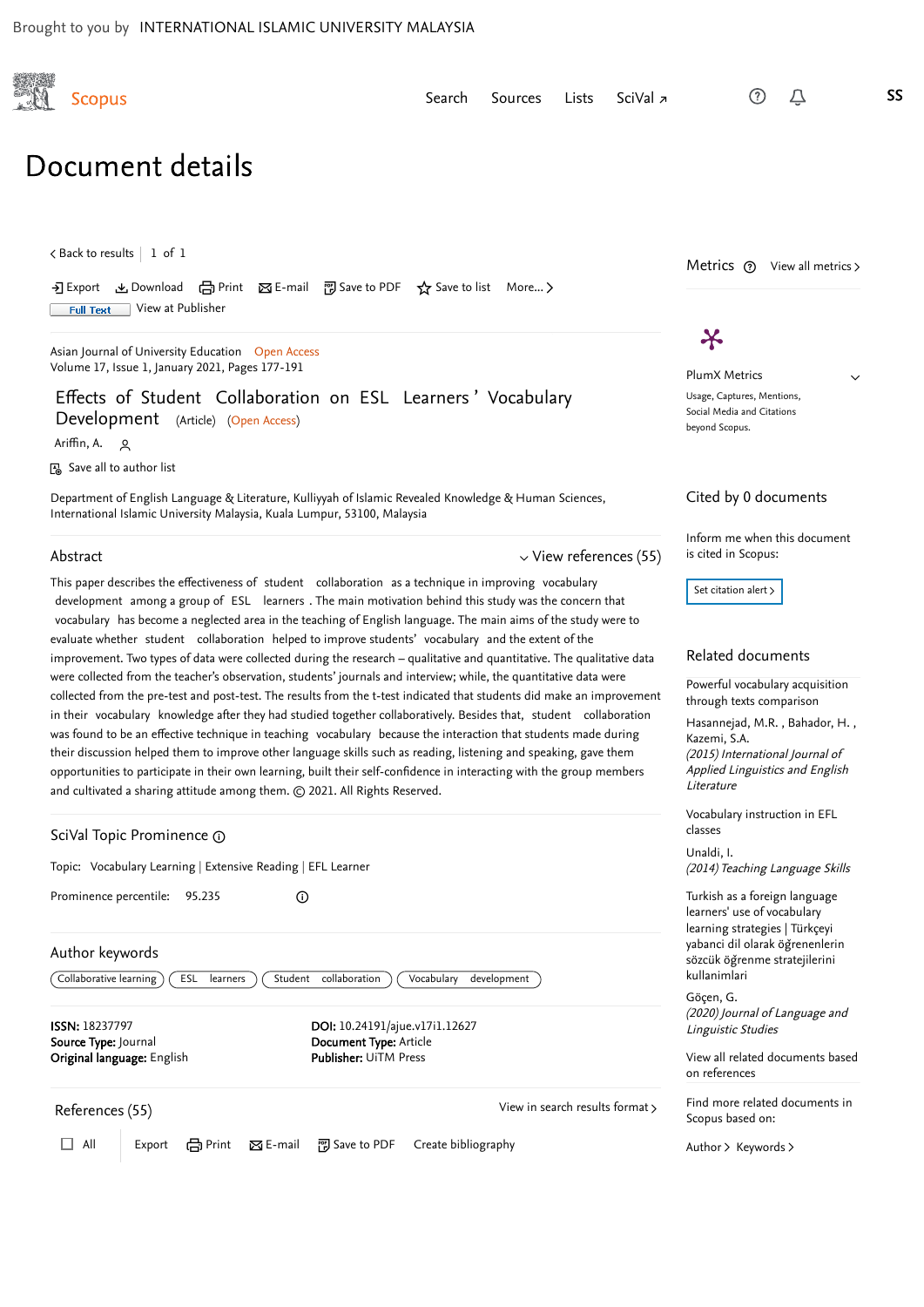| $\Box$ 1 | Alamri, K., Rogers, V.                                                                                                                                                                                                                                                        |
|----------|-------------------------------------------------------------------------------------------------------------------------------------------------------------------------------------------------------------------------------------------------------------------------------|
|          | The effectiveness of different explicit vocabulary-teaching strategies on learners'<br>retention of technical and academic words (Open Access)                                                                                                                                |
|          | (2018) Language Learning Journal, 46 (5), pp. 622-633. Cited 5 times.<br>http://www.tandf.co.uk/journals/titles/09571736.asp<br>doi: 10.1080/09571736.2018.1503139                                                                                                            |
|          | View at Publisher                                                                                                                                                                                                                                                             |
| $\Box$ 2 | Allwright, R.L.<br>The importance of classroom interaction in classroom language learning<br>(1983) Applied Lingistics, 15 (2), pp. 256-171.                                                                                                                                  |
| $\Box$ 3 | Alqahtani<br>The importance of vocabulary in language learning and how to be taught<br>(2015) International Journal of Teaching and Education, III (3), pp. 21-34. Cited 68 times.                                                                                            |
| $\Box$ 4 | Alsaawi, A.<br>To what extent guessing the meaning, from the context, is helpful in teaching vocabulary<br>(2013) SSRN Electronic Journal<br>October 2013                                                                                                                     |
| $\Box$ 5 | Baker, S.K., Simmons, D.C., Kemeenui, E.J.<br>Vocabulary acquisition: synthesis of the research. Cited 51 times.<br>(n.d). Retrieved<br>http://ide.uregon.edu/~ncite/documents/techrep/tech13.html                                                                            |
| $\Box$ 6 | Baumann, J.F., Kameenui, E.J.<br>Research on vocabulary instruction: Ode to Voltaire<br>(1991) Vocabulary acquisition: synthesis of the research<br>S.K. Baker, D.C. Simmons, &E. J. Kameenui, (n.d). Retrieved<br>http://ide.uregon.edu/~ncite/documents/techrep/tech13.html |
| $\Box$ 7 | Beck, I., McKeown, M.<br>Conditions of vocabulary acquisition<br>(1991) Vocabulary acquisition: synthesis of the research<br>S.K. Baker, D.C. Simmons, &E. J. Kameenui, (n.d) Retrieved from<br>http://ide.uregon.edu/~ncite/documents/techrep/tech13.htmlf                   |
| $\Box$ 8 | Beck, I., Mc Keown, M.<br>Teaching vocabulary: making the instruction fit the goal<br>(1985) Second language reading and vocabulary learning<br>T. Huckin, M.Haynes, &J. Coady (Ed). (1993). New Jersey: Abex Publishing                                                      |
| 口 9      | Beheydt, L.<br>The semantisization of vocabulary in foreign language learning. In M.J.Lawson&D.Hogben, (1996). The<br>vocabulary learning strategies of foreign language students<br>(1987) Language Learning, 46 (1), pp. 101-135.                                           |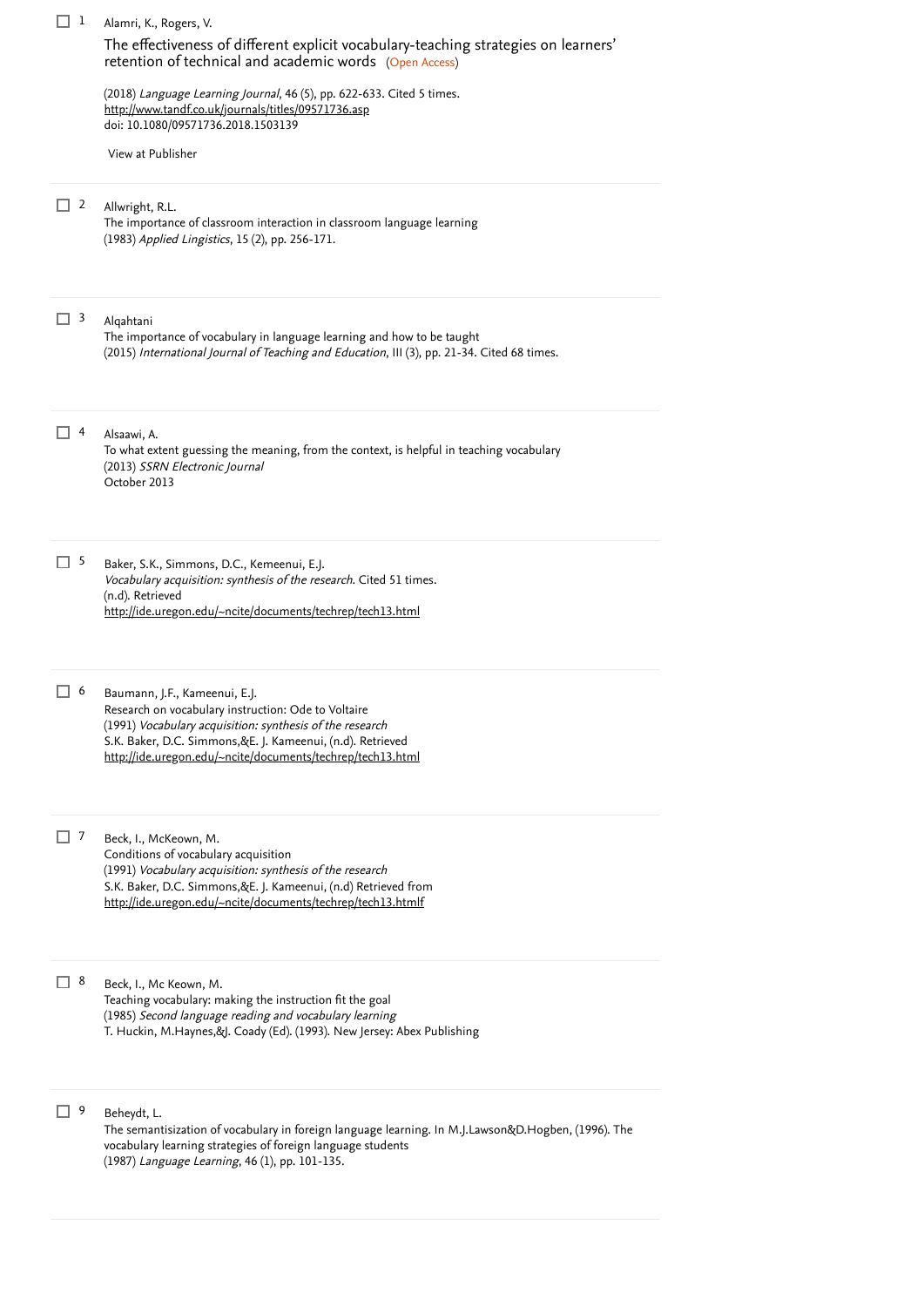| 10                      | BEJARANO, Y.<br>A Cooperative Small-Group Methodology in the Language Classroom                                                                                               |
|-------------------------|-------------------------------------------------------------------------------------------------------------------------------------------------------------------------------|
|                         | (1987) TESOL Quarterly, 21 (3), pp. 483-504. Cited 49 times.<br>doi: 10.2307/3586499                                                                                          |
|                         | View at Publisher                                                                                                                                                             |
| $_{11}$<br>$\mathsf{L}$ | Berne, J.I., Blachowicz, C.L.Z.                                                                                                                                               |
|                         | What reading teachers say about vocabulary instruction: Voices from the classroom<br>(2008) Reading Teacher, 62 (4), pp. 314-323. Cited 28 times.                             |
|                         | doi: 10.1598/RT.62.4.4<br>View at Publisher                                                                                                                                   |
|                         |                                                                                                                                                                               |
|                         | 12 Carrell, P.L.<br>SLA and classroom interaction: Reading<br>(1988) Annual Review of Applied Linguistics, 9, pp. 233-242. Cited 17 times.<br>(1989, a)                       |
| 13                      | Decarrico, J. S.<br>Vocabulary Learning and Teaching                                                                                                                          |
|                         | (2001) Teaching English as a Second or Foreign Language, pp. 285-299. Cited 57 times.<br>Celce-Murcia, M. (ed). Boston: Heinle&Heinle                                         |
| 14<br>$\perp$           | Dubin, F., Eskey, D., Grabe, W.<br>(1986) Teaching second language reading for academic purposes                                                                              |
|                         | (Eds). Reading, MA: Addison-Wesley                                                                                                                                            |
| 15                      | Dubin, F.<br>Predicting word meanings from contextual clues: Evidence from L1 readers                                                                                         |
|                         | (1993) Second language reading and vocabulary learning, pp. 181-202. Cited 33 times.<br>Huckin, T., Haynes, M., and Coady, J (Ed)                                             |
| 16<br>$\mathsf{L}$      | Dycus, D.                                                                                                                                                                     |
|                         | Guessing word meaning from context: Should we encourage it?<br>(1997) Literacy Across Cultures, 1 (2), pp. 1-6. Cited 8 times.                                                |
| 17<br>L.                | Eskey, D.                                                                                                                                                                     |
|                         | Theoretical foundations<br>(1986) Teaching second language reading for academic purposes. Cited 26 times.<br>F. Dubin, D. Eskey, &W. Grabe (Eds). Reading, MA: Addison-Wesley |
|                         |                                                                                                                                                                               |
| 18                      | Foster, P.                                                                                                                                                                    |
|                         | A classroom perspective on the negotiation of meaning<br>(1998) Applied Linguistics, 19 (1), pp. 1-23. Cited 207 times.                                                       |
|                         | http://applij.oxfordjournals.org/<br>doi: 10.1093/applin/19.1.1                                                                                                               |
|                         | View at Publisher                                                                                                                                                             |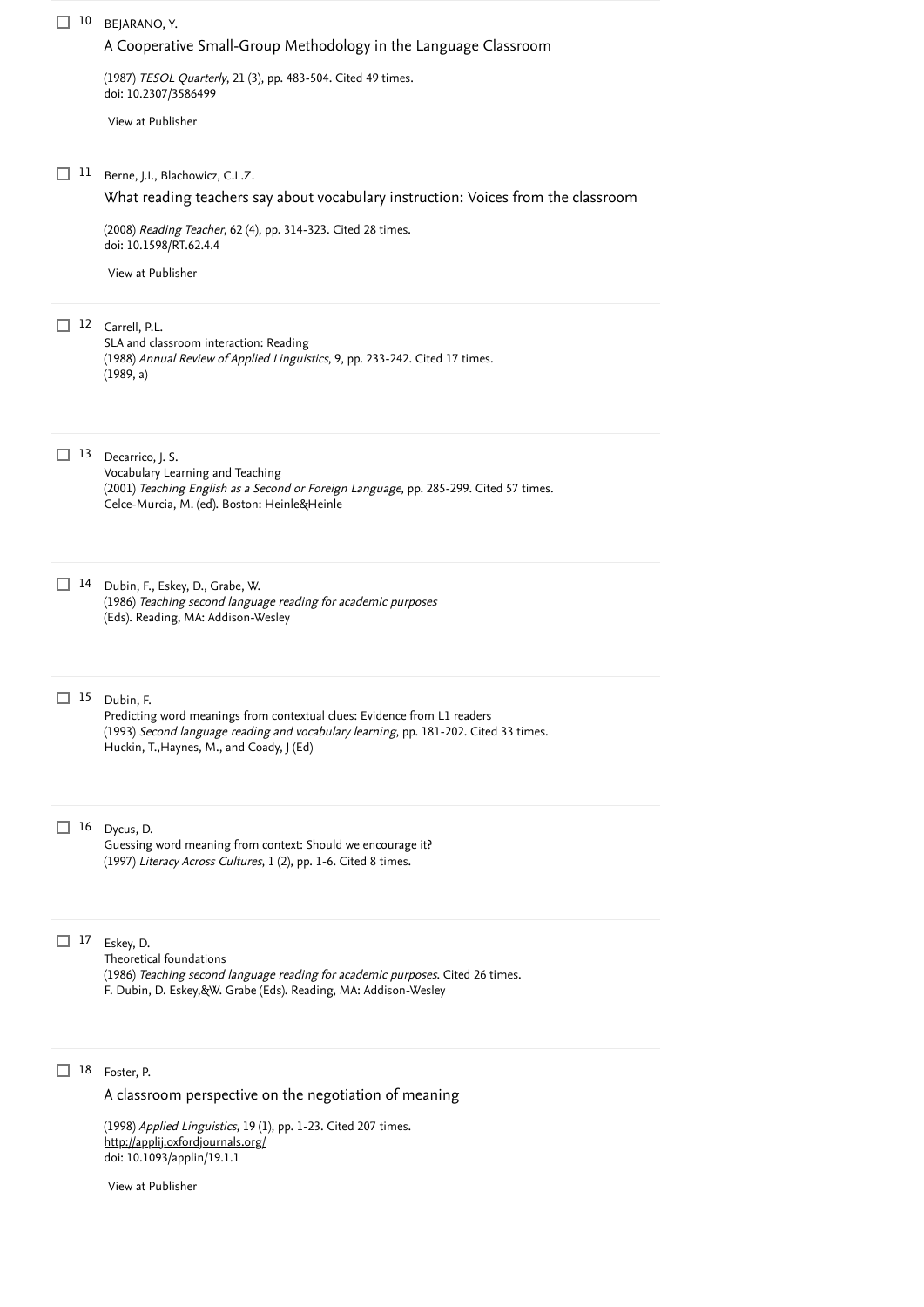### GRABE, W. 19

#### [Current Developments in Second Language Reading Research](https://www.scopus.com/record/display.uri?eid=2-s2.0-84981611635&origin=reflist&sort=plf-f&src=s&sid=429cce2ab73834c1dfc27aef144c071a&sot=b&sdt=b&sl=87&s=TITLE-ABS-KEY%28Effects+of+Student+Collaboration+on+ESL+Learners%e2%80%99+Vocabulary+Development%29)

(1991) *TESOL Quarterly*, 25 (3), pp. 375-406. [Cited 282 times](https://www.scopus.com/search/submit/citedby.uri?eid=2-s2.0-85102785964&refeid=2-s2.0-84981611635&src=s&origin=reflist&refstat=core). doi: 10.2307/3586977

[View at Publisher](https://www.scopus.com/redirect/linking.uri?targetURL=https%3a%2f%2fdoi.org%2f10.2307%2f3586977&locationID=3&categoryID=4&eid=2-s2.0-84981611635&issn=15457249&linkType=ViewAtPublisher&year=1991&origin=reflist&dig=693dacab39b090626ff66f213f0b6835)

#### Graves, M.F. 20

Vocabulary learning and instruction (1986) Vocabulary acquisition: synthesis of the research S.K. Baker, D.C. Simmons,&E. J. Kameenui, (n.d) Retrieved from <http://ide.uregon.edu/~ncite/documents/techrep/tech13.html>

21 Hennebry, M., Rogers, V., Macaro, E., Murphy, V.

[Direct teaching of vocabulary after listening: is it worth the effort and what method is](https://www.scopus.com/record/display.uri?eid=2-s2.0-84888795506&origin=reflist&sort=plf-f&src=s&sid=429cce2ab73834c1dfc27aef144c071a&sot=b&sdt=b&sl=87&s=TITLE-ABS-KEY%28Effects+of+Student+Collaboration+on+ESL+Learners%e2%80%99+Vocabulary+Development%29) best?

(2017) *Language Learning Journal*, 45 (3), pp. 282-300. [Cited 11 times](https://www.scopus.com/search/submit/citedby.uri?eid=2-s2.0-85102785964&refeid=2-s2.0-84888795506&src=s&origin=reflist&refstat=core).<br><u><http://www.tandf.co.uk/journals/titles/09571736.asp></u> doi: 10.1080/09571736.2013.849751

[View at Publisher](https://www.scopus.com/redirect/linking.uri?targetURL=https%3a%2f%2fdoi.org%2f10.1080%2f09571736.2013.849751&locationID=3&categoryID=4&eid=2-s2.0-84888795506&issn=17532167&linkType=ViewAtPublisher&year=2017&origin=reflist&dig=769904a32246d0f23c5f355df8e65a76)

### 22 Huckin, T., Bloch, J.

Strategies for inferring word-meanings in context: a cognitive model (1993) *Second language reading and vocabulary learning*. [Cited 83 times](https://www.scopus.com/search/submit/citedby.uri?eid=2-s2.0-85102785964&refeid=2-s2.0-0012893242&src=s&origin=reflist&refstat=dummy). T. Huckin, M.Haynes,&J. Coady (Ed). (1993). New Jersey: Abex Publishing

Huffman, S.R. 23

(2010) *The influence of collaboration on attitudes towards English vocabulary learning*. [Cited 5 times](https://www.scopus.com/search/submit/citedby.uri?eid=2-s2.0-85102785964&refeid=2-s2.0-85052980701&src=s&origin=reflist&refstat=dummy).  $\,$ Graduate Theses and Dissertations. 11508. Iowa State University <https://lib.dr.iastate.edu/etd/11508>

#### 24 Koda, K.

[The Effects of Transferred Vocabulary Knowledge on the Development of L2 Reading](https://www.scopus.com/record/display.uri?eid=2-s2.0-84980258197&origin=reflist&sort=plf-f&src=s&sid=429cce2ab73834c1dfc27aef144c071a&sot=b&sdt=b&sl=87&s=TITLE-ABS-KEY%28Effects+of+Student+Collaboration+on+ESL+Learners%e2%80%99+Vocabulary+Development%29) Proficiency

(1989) *Foreign Language Annals*, 22 (6), pp. 529-540. [Cited 75 times](https://www.scopus.com/search/submit/citedby.uri?eid=2-s2.0-85102785964&refeid=2-s2.0-84980258197&src=s&origin=reflist&refstat=core). doi: 10.1111/j.1944-9720.1989.tb02780.x

[View at Publisher](https://www.scopus.com/redirect/linking.uri?targetURL=https%3a%2f%2fdoi.org%2f10.1111%2fj.1944-9720.1989.tb02780.x&locationID=3&categoryID=4&eid=2-s2.0-84980258197&issn=19449720&linkType=ViewAtPublisher&year=1989&origin=reflist&dig=082d4ba8dac87370e0117e73902f6b5c)

#### 25 Laufer, B.

[The development of passive and active vocabulary in a second language: Same or](https://www.scopus.com/record/display.uri?eid=2-s2.0-0039065097&origin=reflist&sort=plf-f&src=s&sid=429cce2ab73834c1dfc27aef144c071a&sot=b&sdt=b&sl=87&s=TITLE-ABS-KEY%28Effects+of+Student+Collaboration+on+ESL+Learners%e2%80%99+Vocabulary+Development%29) different?

(1998) Applied Linguistics, 19 (2), pp. 255-271. [Cited 225 times](https://www.scopus.com/search/submit/citedby.uri?eid=2-s2.0-85102785964&refeid=2-s2.0-0039065097&src=s&origin=reflist&refstat=core). doi: 10.1093/applin/19.2.255 <http://applij.oxfordjournals.org/>

[View at Publisher](https://www.scopus.com/redirect/linking.uri?targetURL=https%3a%2f%2fdoi.org%2f10.1093%2fapplin%2f19.2.255&locationID=3&categoryID=4&eid=2-s2.0-0039065097&issn=01426001&linkType=ViewAtPublisher&year=1998&origin=reflist&dig=ec7c82bd5d1d0d1bb66a315bc856c787)

#### 26 Leung, C.B.

[Preschoolers' acquisition of scientific vocabulary through repeated read-aloud events,](https://www.scopus.com/record/display.uri?eid=2-s2.0-42049100102&origin=reflist&sort=plf-f&src=s&sid=429cce2ab73834c1dfc27aef144c071a&sot=b&sdt=b&sl=87&s=TITLE-ABS-KEY%28Effects+of+Student+Collaboration+on+ESL+Learners%e2%80%99+Vocabulary+Development%29) retellings, and hands-on science activities

(2008) *Reading Psychology*, 29 (2), pp. 165-193. [Cited 64 times](https://www.scopus.com/search/submit/citedby.uri?eid=2-s2.0-85102785964&refeid=2-s2.0-42049100102&src=s&origin=reflist&refstat=core). doi: 10.1080/02702710801964090

[View at Publisher](https://www.scopus.com/redirect/linking.uri?targetURL=https%3a%2f%2fdoi.org%2f10.1080%2f02702710801964090&locationID=3&categoryID=4&eid=2-s2.0-42049100102&issn=02702711&linkType=ViewAtPublisher&year=2008&origin=reflist&dig=cca89eb4c7f8b995a8d4ce5d34191010)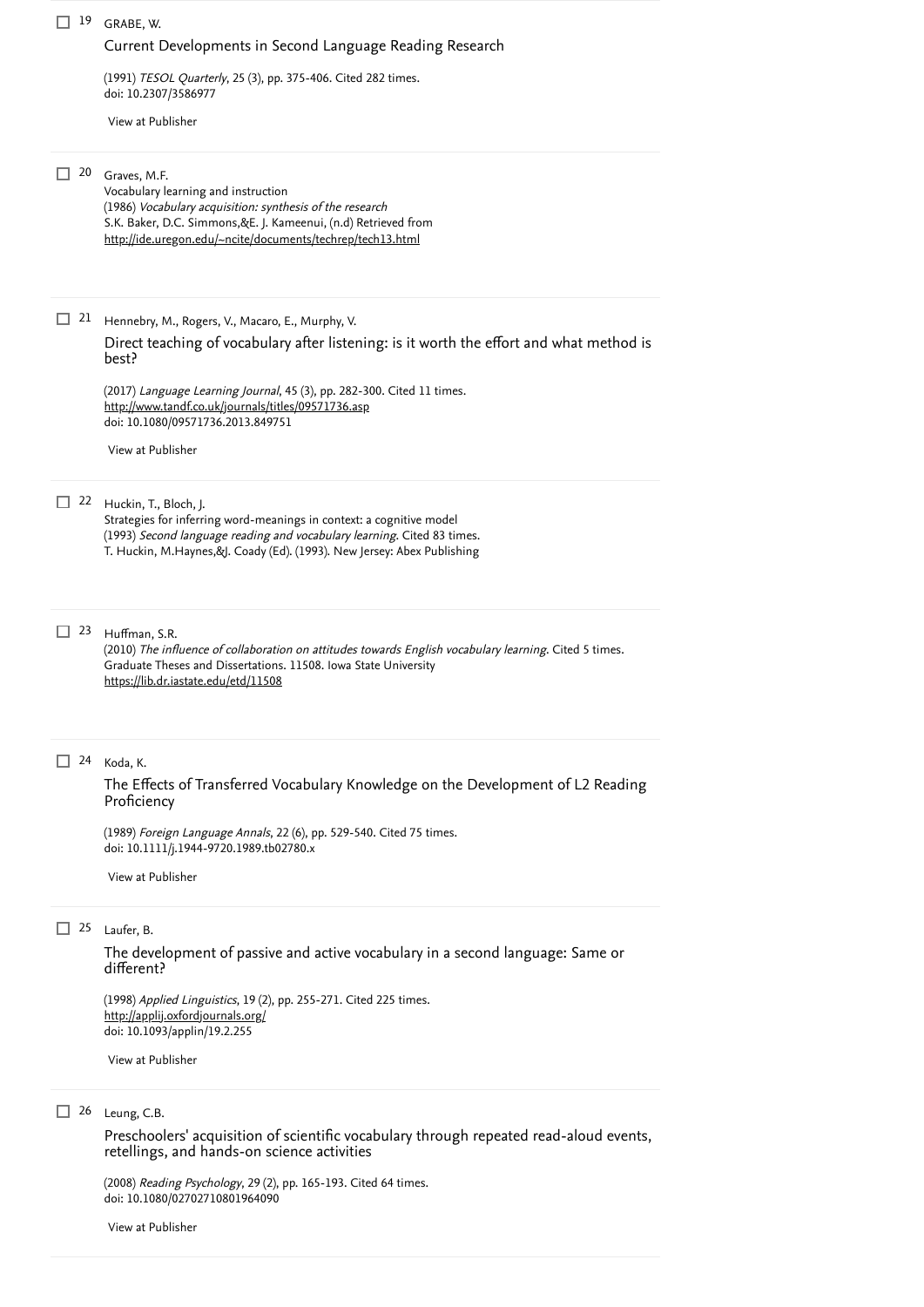#### 27 Na, L., Nation, I.S.P.

# [Factors affecting guessing vocabulary in context](https://www.scopus.com/record/display.uri?eid=2-s2.0-84964953799&origin=reflist&sort=plf-f&src=s&sid=429cce2ab73834c1dfc27aef144c071a&sot=b&sdt=b&sl=87&s=TITLE-ABS-KEY%28Effects+of+Student+Collaboration+on+ESL+Learners%e2%80%99+Vocabulary+Development%29)

(1985) *RELC Journal*, 16 (1), pp. 33-42. [Cited 114 times](https://www.scopus.com/search/submit/citedby.uri?eid=2-s2.0-85102785964&refeid=2-s2.0-84964953799&src=s&origin=reflist&refstat=core). doi: 10.1177/003368828501600103

[View at Publisher](https://www.scopus.com/redirect/linking.uri?targetURL=https%3a%2f%2fdoi.org%2f10.1177%2f003368828501600103&locationID=3&categoryID=4&eid=2-s2.0-84964953799&issn=1745526X&linkType=ViewAtPublisher&year=1985&origin=reflist&dig=c74939a0b8989e657ba6d47b06dfd66a)

# 28 Liu, J.

[Role of vocabulary levels test \(Vlt\) in chinese undergraduate students' comprehension](https://www.scopus.com/record/display.uri?eid=2-s2.0-85051354738&origin=reflist&sort=plf-f&src=s&sid=429cce2ab73834c1dfc27aef144c071a&sot=b&sdt=b&sl=87&s=TITLE-ABS-KEY%28Effects+of+Student+Collaboration+on+ESL+Learners%e2%80%99+Vocabulary+Development%29) of textbooks

(2016) *Journal of Language Teaching and Research*, 7 (2), pp. 364-369. [Cited 6 times](https://www.scopus.com/search/submit/citedby.uri?eid=2-s2.0-85102785964&refeid=2-s2.0-85051354738&src=s&origin=reflist&refstat=core). doi: 10.17507/jltr.0702.16 [academypublisher.com/jltr/](https://www.scopus.com/record/academypublisher.com/jltr/)

[View at Publisher](https://www.scopus.com/redirect/linking.uri?targetURL=https%3a%2f%2fdoi.org%2f10.17507%2fjltr.0702.16&locationID=3&categoryID=4&eid=2-s2.0-85051354738&issn=20530684&linkType=ViewAtPublisher&year=2016&origin=reflist&dig=a7914e1a4b724388415d73054920917a)

## LONG, M.H., PORTER, P.A. 29

# [Group Work, Interlanguage Talk, and Second Language Acquisition](https://www.scopus.com/record/display.uri?eid=2-s2.0-84981676753&origin=reflist&sort=plf-f&src=s&sid=429cce2ab73834c1dfc27aef144c071a&sot=b&sdt=b&sl=87&s=TITLE-ABS-KEY%28Effects+of+Student+Collaboration+on+ESL+Learners%e2%80%99+Vocabulary+Development%29)

(1985) *TESOL Quarterly*, 19 (2), pp. 207-228. [Cited 326 times](https://www.scopus.com/search/submit/citedby.uri?eid=2-s2.0-85102785964&refeid=2-s2.0-84981676753&src=s&origin=reflist&refstat=core). doi: 10.2307/3586827

[View at Publisher](https://www.scopus.com/redirect/linking.uri?targetURL=https%3a%2f%2fdoi.org%2f10.2307%2f3586827&locationID=3&categoryID=4&eid=2-s2.0-84981676753&issn=15457249&linkType=ViewAtPublisher&year=1985&origin=reflist&dig=a7a5ddb8e35b3f1fc5a57e2b70358733)

30 McKeown, M., Curtis, M.

(1987) *The nature of vocabulary acquisition*. [Cited 48 times](https://www.scopus.com/search/submit/citedby.uri?eid=2-s2.0-85102785964&refeid=2-s2.0-0004087549&src=s&origin=reflist&refstat=dummy). (Ed). Hillsdale, NJ: Erlbaum

 $31$  Meara, P.

Vocabulary acquisition: a neglected aspect of language learning. In M.J.Lawson&D.Hogben, (1996). The vocabulary learning strategies of foreign language students (1982) Language Learning, 46 (1), pp. 101-135.

32 Nagy, W.E.

(1988) *Teaching vocabulary to improve reading comprehension*. [Cited 179 times](https://www.scopus.com/search/submit/citedby.uri?eid=2-s2.0-85102785964&refeid=2-s2.0-0004297063&src=s&origin=reflist&refstat=dummy).<br>Urbana: National Council of Teachers of English<br>33 Nagv. W.. Herman. P. Urbana: National Council of Teachers of English

Nagy, W., Herman, P.

Breath and depth of vocabulary knowledge. Implications for acquisition and instruction (1987) *The Nature of Vocabulary Acquisition*, pp. 19-35. [Cited 318 times](https://www.scopus.com/search/submit/citedby.uri?eid=2-s2.0-85102785964&refeid=2-s2.0-0002935799&src=s&origin=reflist&refstat=dummy). M. McKeown,&M.Curtis (Ed). Hillsdale, NJ: Erlbaum

34 Nagy, W., Anderson, R.C. How many words are there in printed school English? (1984) Vocabulary acquisition: Synthesis of the research S. K. Baker, D. C. Simmons,&E.J. Kameenui, (n.d). Retrieved from <http://idea.uregon.edu/~ncite/documents/techrep/tech13.html>

#### 35 Nash, H., Snowling, M.

[Teaching new words to children with poor existing vocabulary knowledge: A controlled](https://www.scopus.com/record/display.uri?eid=2-s2.0-33646907445&origin=reflist&sort=plf-f&src=s&sid=429cce2ab73834c1dfc27aef144c071a&sot=b&sdt=b&sl=87&s=TITLE-ABS-KEY%28Effects+of+Student+Collaboration+on+ESL+Learners%e2%80%99+Vocabulary+Development%29) evaluation of the definition and context methods

(2006) *[International Journal of Language and Communication Disorders](https://www.scopus.com/search/submit/citedby.uri?eid=2-s2.0-85102785964&refeid=2-s2.0-33646907445&src=s&origin=reflist&refstat=core)*, 41 (3), pp. 335-354. Cited 94 . times doi: 10.1080/13682820600602295

[View at Publisher](https://www.scopus.com/redirect/linking.uri?targetURL=https%3a%2f%2fdoi.org%2f10.1080%2f13682820600602295&locationID=3&categoryID=4&eid=2-s2.0-33646907445&issn=13682822&linkType=ViewAtPublisher&year=2006&origin=reflist&dig=46d06e7b7612218a29968bbe8b0f77d7)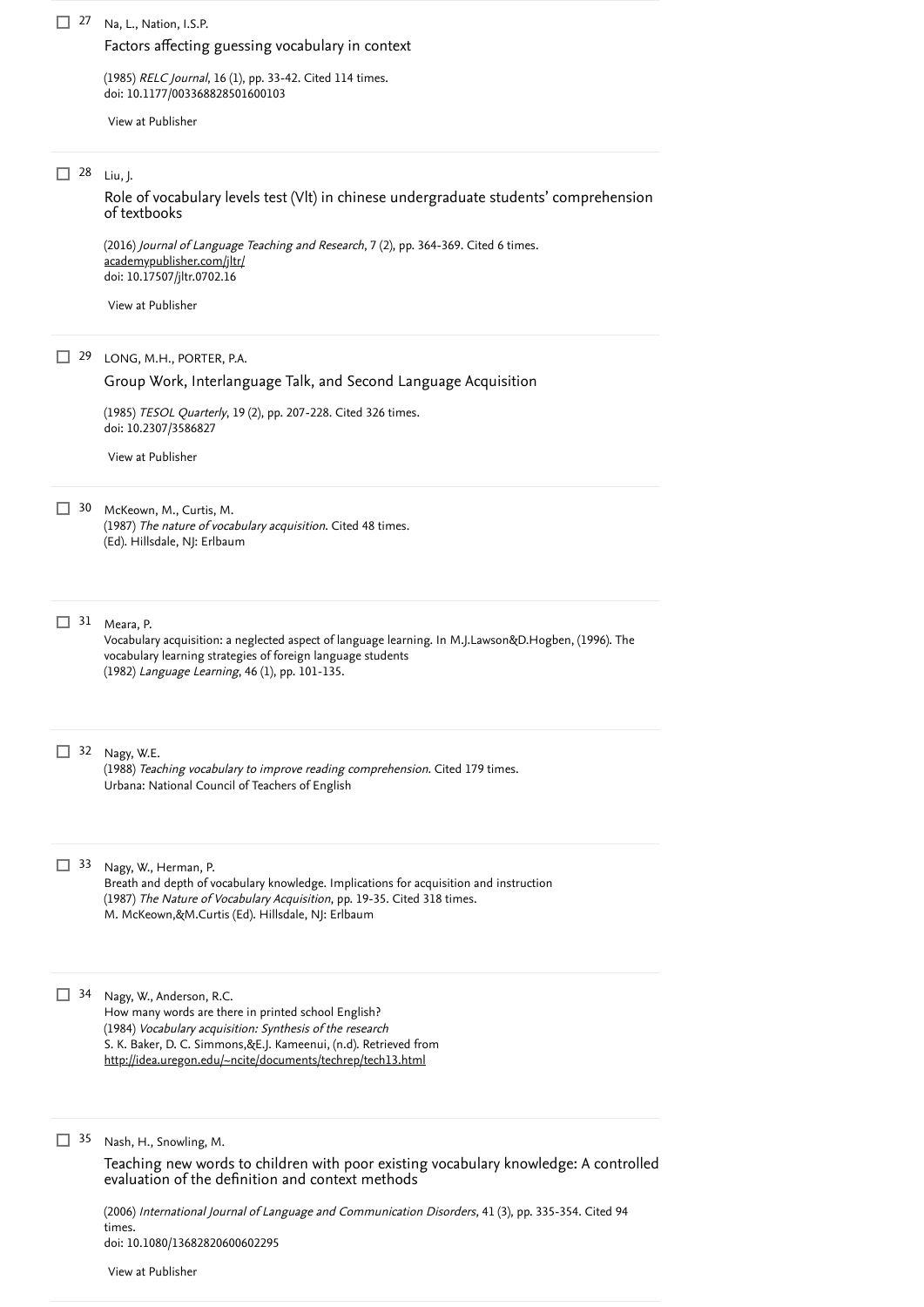| 36 | Nation, I.S.P., Coady, J.<br>Vocabulary and reading<br>(1988) Vocabulary and language teaching. Cited 81 times.<br>R. Carter, & M. McCarthy (Eds). New York: Longman                                                                                                                                                           |
|----|--------------------------------------------------------------------------------------------------------------------------------------------------------------------------------------------------------------------------------------------------------------------------------------------------------------------------------|
| 37 | Nation, I.S.P.<br>Teaching and learning vocabulary (Open Access)<br>(2005) Handbook of Research in Second Language Teaching and Learning, pp. 581-595. Cited 42 times.<br>http://www.tandfebooks.com/doi/book/10.4324/9781410612700<br>ISBN: 978-113563646-3; 0805841814<br>doi: 10.4324/9781410612700-44<br>View at Publisher |
| 38 | Nation, I. S. P.<br>(2013) Learning vocabulary in another language. Cited 2288 times.<br>(2nd Ed). Cambridge: Cambridge University Press                                                                                                                                                                                       |
| 39 | Nation, I. S. P.<br>(2016) Making and using word lists for language learning and testing. Cited 60 times.<br>Amsterdam: John Benjamin Publishing Co                                                                                                                                                                            |
| 40 | Norris, J.M., Ortega, L.<br>Effectiveness of L2 instruction: A research synthesis and quantitative meta-analysis<br>(2000) Language Learning, 50 (3), pp. 417-528. Cited 909 times.<br>http://www.engenta.com/journals/browse/bpl/lang<br>doi: 10.1111/0023-8333.00136<br>View at Publisher                                    |
| 41 | Oxford, R.L., Scarcella, R.C.<br>Second language vocabulary. In M.J.Lawson&D.Hogben, (1996). The vocabulary learning strategies of<br>foreign language students<br>(1994) Language Learning, 46 (1), pp. 101-135.                                                                                                              |
|    | 42 Oxford, R.<br>(2003) Language learning strategies: What every teacher should know. Cited 1896 times.<br>New York: Newbury House                                                                                                                                                                                             |
| 43 | Read, J.<br>Research in teaching vocabulary<br>(2004) Annual Review of Applied Linguistics, 24 (1), pp. 146-161. Cited 89 times.                                                                                                                                                                                               |
| 44 | Rinaldi, Mukhaiar, Kusni<br>The use of vocabulary learning strategies by the First year students of English department of Bengkalis state<br>polytechnic<br>(2013) Journal English Language Teaching (ELT), 1 (1), pp. 24-37.                                                                                                  |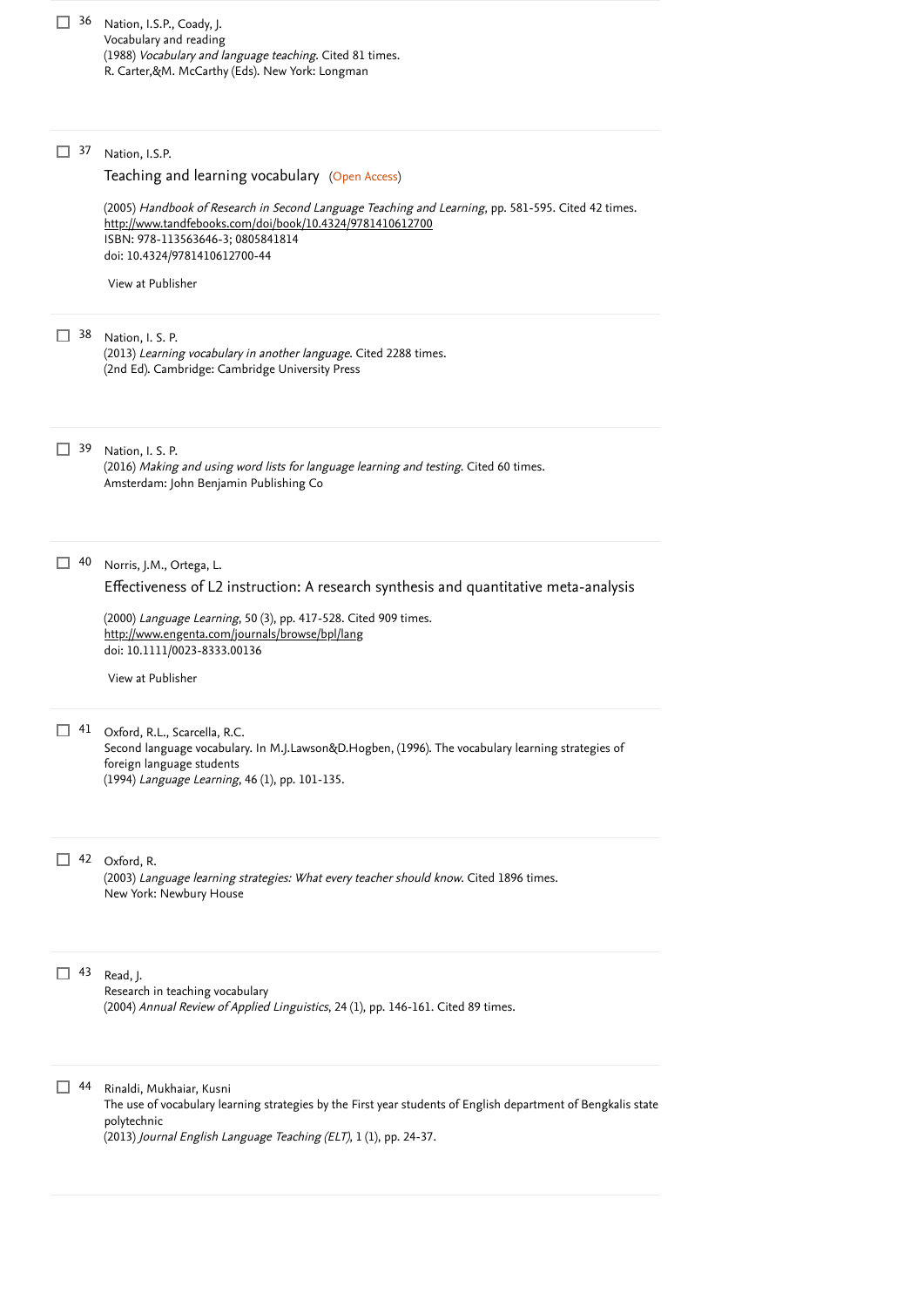| 45        | Schmitt, N.<br>(2000) Vocabulary in language teaching. Cited 510 times.<br>Cambridge: Cambridge University Press                                                                                                                                                              |
|-----------|-------------------------------------------------------------------------------------------------------------------------------------------------------------------------------------------------------------------------------------------------------------------------------|
| 46        | Slavin, R. E.<br>(1986) Using Student Team Learning. Cited 192 times.<br>(3rd ed). Baltimore: Johns Hopkins University, Center for Research on Elementary and Middle Schools                                                                                                  |
| $\Box$ 47 | Slavin, R.E.<br>(1990) Cooperative learning: theory, research and practice. Cited 1791 times.<br>Englewood Cliffs, NJ: Prentice Hall                                                                                                                                          |
| 48        | Susanto, A.<br>The teaching of vocabulary: A perspective<br>(2017) Jurnal KATA, 1 (2). Cited 11 times.<br>October 2017                                                                                                                                                        |
| 49        | SWAFFAR, J.K.<br>Readers, Texts, and Second Languages: The Interactive Processes<br>(1988) The Modern Language Journal, 72 (2), pp. 123-149. Cited 53 times.<br>doi: 10.1111/j.1540-4781.1988.tb04175.x<br>View at Publisher                                                  |
| 50        | Van Wyk, M.M.<br>The effects of the STAD-Cooperative Learning Method on student achievement, attitude and motivation in<br>economic education<br>(2012) Journal Social Science, 33 (2), pp. 261-270. Cited 24 times.<br>(2012)                                                |
| 51        | Voviana, Z.<br>Language classroom anxiety: A comparative study of ESL learners<br>(2017) Asian Journal of University Education, 3 (2), pp. 75-99. Cited 2 times.                                                                                                              |
|           | 52 Walters, J.<br>Teaching the use of context to infer meaning: A longitudinal survey of L1 and L2<br>vocabulary research<br>(2004) Language Teaching, 37 (4), pp. 243-252. Cited 21 times.<br>doi: 10.1017/S0261444805002491<br>View at Publisher                            |
| 53        | White, T.G., Graves, M.F., Slater, W.H.<br>Growth of Reading Vocabulary in Diverse Elementary Schools: Decoding and Word<br>Meaning<br>(1990) Journal of Educational Psychology, 82 (2), pp. 281-290. Cited 89 times.<br>doi: 10.1037/0022-0663.82.2.281<br>View at Publisher |